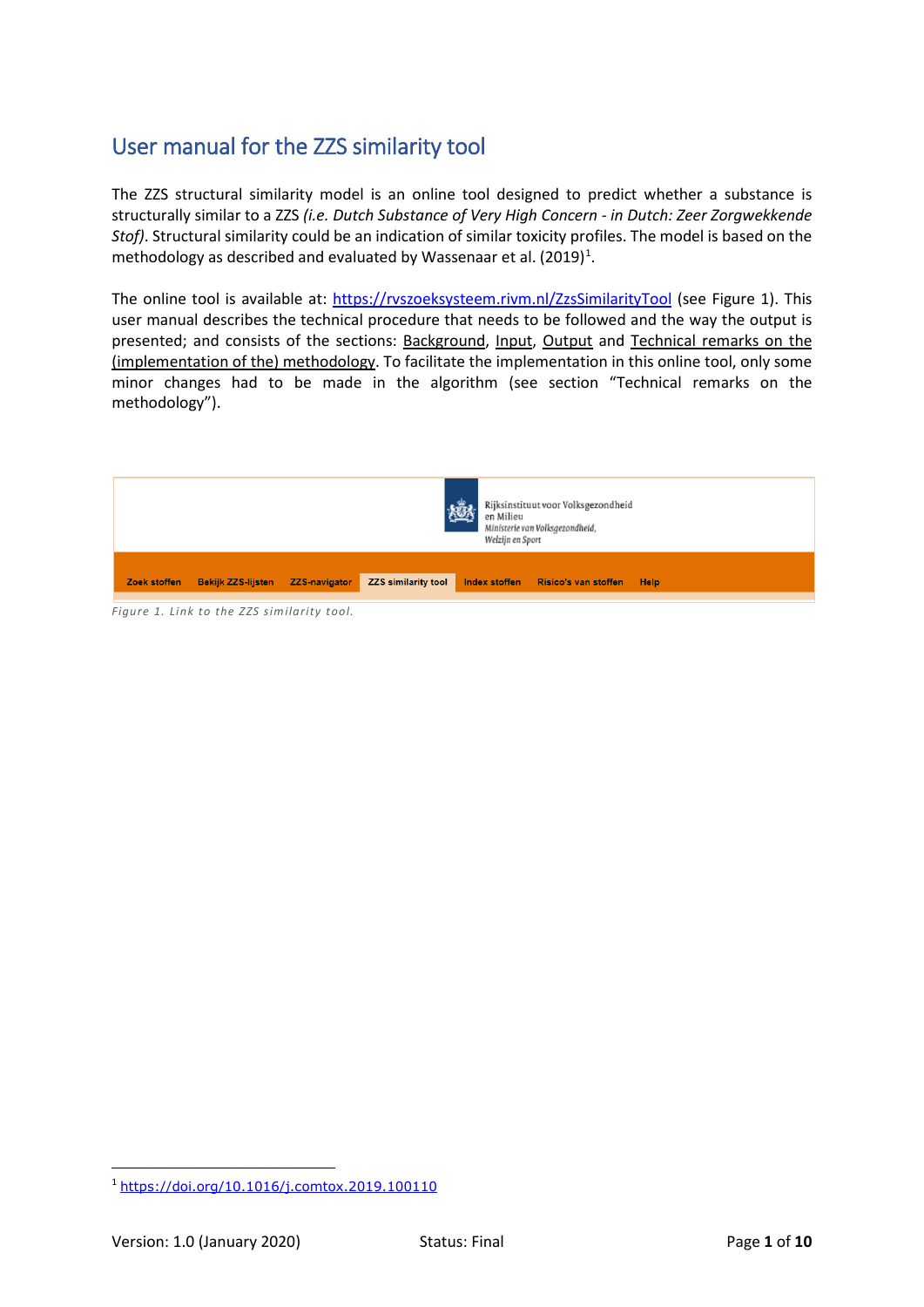## Background

We have developed a structural similarity tool that allows a comparison between a non-classified substance and a ZZS. The methodology as implemented in the ZZS similarity tool is based on the similar property principle, which states that structural similar substances are likely to have similar toxic properties. Therefore, structural similarity between a substance and a known ZZS might be an indication of comparable effects, and could be a trigger for further inspection and analysis.

ZZS hazard properties are defined by REACH article 57:

- a-c: CMR (also known as: carcinogenic, mutagenic and reprotoxic).
- d-e: PBT/vPvB (also known as: Persistent, bioaccumulative and Toxic / very persistent and very bioaccumulative)
- f: equivalent level of concern. In the ZZS similarity tool only ED-properties (also known as: endocrine disruptor) are modelled as endpoint of this group.

The ZZS similarity tool is able to calculate whether a substance is structural similar to a ZZS substance with CMR, PBT/vPvB or ED properties – in this manual also referred to as "categories".

In this section we shortly describe the underlying methodology<sup>[2](#page-1-0)</sup>. Structural similarity is expressed based on a similarity measure which consist of a binary fingerprint and a similarity coefficient. A fingerprint is a string of binary values that can be assigned to a structure and can be calculated based on the SMILES of a structure (i.e. a specific chemical identifier; see also section 'Input'). These fingerprints have a specific length (e.g. 1024) and consist of 1's and 0's (see Figure 2 for an illustration). The fingerprints of a substance and a ZZS substance can be compared by a similarity coefficient which calculates a similarity value between 0 and 1. In which 0 indicates that two substances are totally different and 1 indicates that two substances are identical (see Figure 3 for an illustration).

There are many different fingerprints and similarity coefficients available and based on the analysis as described in<sup>1</sup>, the best combination was selected for chemicals of the different hazard categories: CMR, PBT/vPvB and ED. Next, we derived an optimum similarity threshold (value between 0-1) for the different categories, so that we optimized the accuracy (i.e. false/true positives/negatives). When a new chemical with unknown toxicity is compared to a ZZS, and the similarity value is above this threshold, it is considered to be structurally comparable to the ZZS. Consequently, this chemical could be of potential concern with respect to the ZZS hazard endpoints in that category. These best performing models (with corresponding thresholds) have been implemented in the online ZZS similarity tool (see also section 'Technical remarks on the implementation of the methodology'). The full workflow of the ZZS similarity tool is shown in Figure 4.

<span id="page-1-0"></span>**The Late of Artice 2018**<br>2 More details can be found in <sup>1</sup>; in which we analyzed a large number of methodologies that are available in the open literature to asses structural similarity between substances.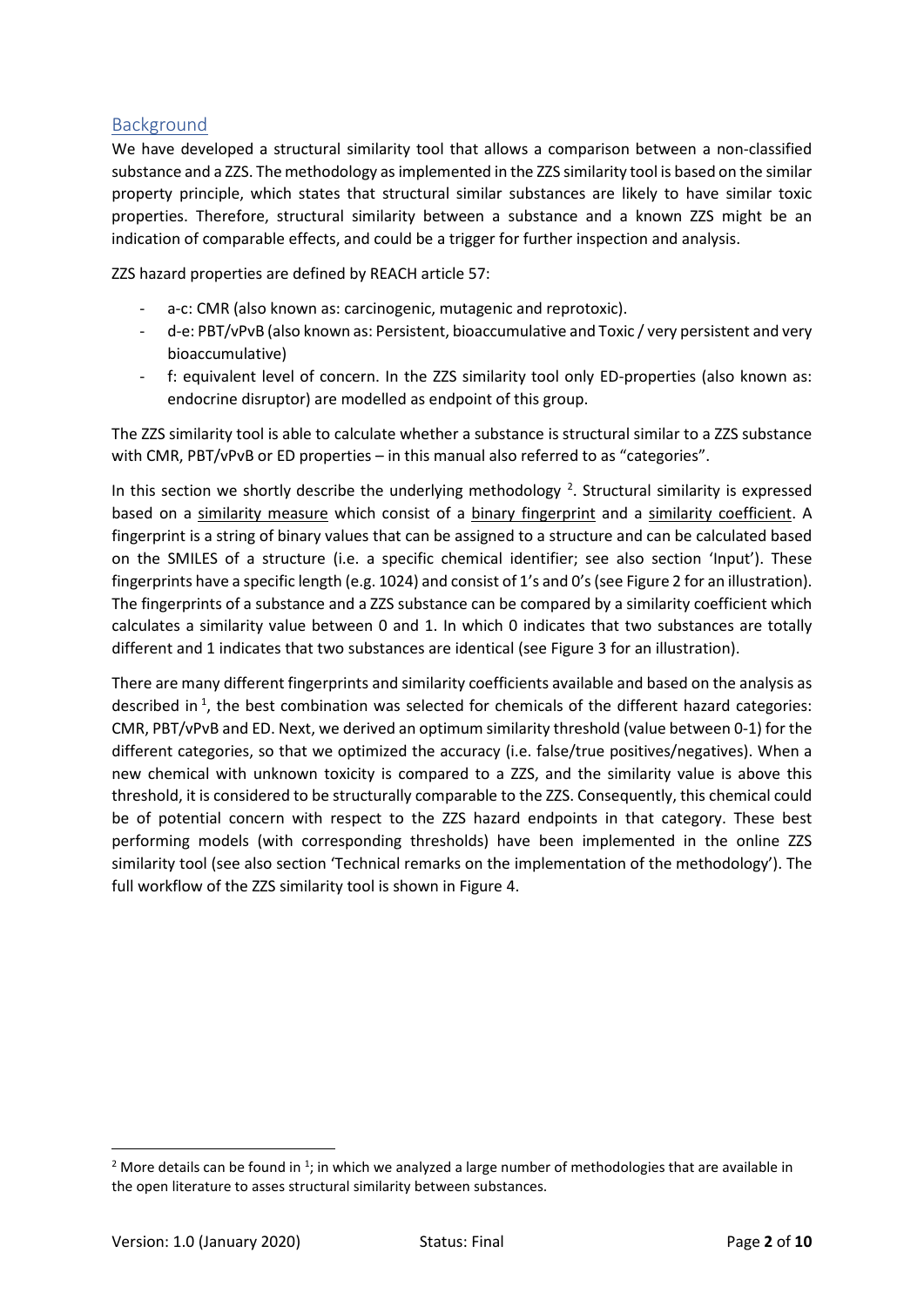

*Figure 2: Illustration of a fingerprint, a numerical expression of a chemical structure (note that multiple types of fingerprints exist). Each bit in a bit-string is related to a specific fragment. If this fragment is present in a substance, the bit is set "On" and a score of 1 is provided, if a fragment is not present in a substance, the bit is set "Off" and a score of 0 is provided to the bit. A fingerprint of a structure thus consists of 1's and 0's. Fingerprints of two substances can be compared on structural similarity by using a similarity coefficient (see Figure 3). Figure adopted from Cao et al. [Analytica Chimica Acta 752 (2012): 1-10].*



*Figure 3: Illustration of a similarity coefficient, a formula to quantitatively express the similarity between two fingerprints with a value between 0 and 1. A score of 0 indicates that two substances are totally different and 1*  indicates that two substances are identical. On the top-right two fingerprints are shown. If a fragment is present *in both substances, it is called a "C" fragment; if a fragment is not present in both substances, it is called a "D" fragment; if the fragment is only present in substance A, it is called a "A" fragment; and if the fragment is only present in substance B, it is called a "B" fragment (also see the left picture). The number of A, B, C and D fragments are counted and can be used in a similarity coefficient formula to express the similarity between substance A and B (see bottom-left for an example) (note that multiple different similarity coefficients exist).*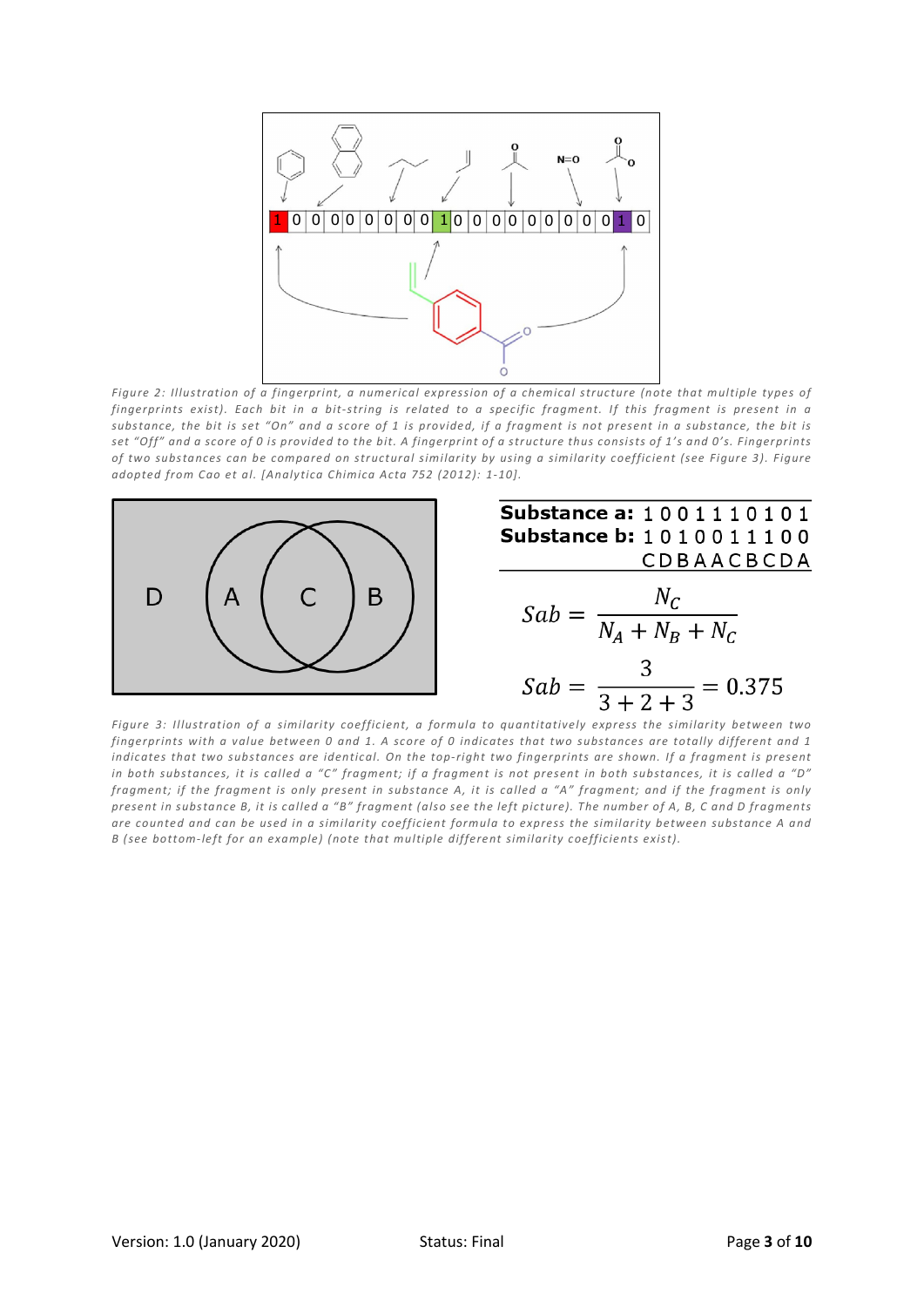

*Figure 4. workflow of the ZZS similarity model. Step 1 and 6 consider the input and output as shown by the ZZS similarity tool. Step 2-5 consider processes that take place automatically when pressing "calculate". Step 1: Provide an input substance in the form of a SMILES (see section "Input"). Step 2: The computer standardized the provided SMILES to ensure equal comparison to ZZS structures. Step 3: Three different fingerprints are generated for the consistent SMILES. The extended fingerprint for comparison to CMR ZZS, the MACCS fingerprint for comparison to PBT/vPvB ZZS and the PubChem fingerprint for comparison to ED ZZS (see 1 for more details). Step 4: The fingerprints of the input substance are compared to the fingerprints of all the CMR, PBT/vPvB and ED ZZS, respectively. Different similarity coefficients are applied for the different categories (see 1 for more details). Step 5: The computer analyses whether the similarity values of the input substance to all ZZS are above or below the similarity threshold. Different similarity thresholds are applied for the different categories (see 1 for more details). Step 6: The results of the ZZS similarity tool are reported (see section "Output").*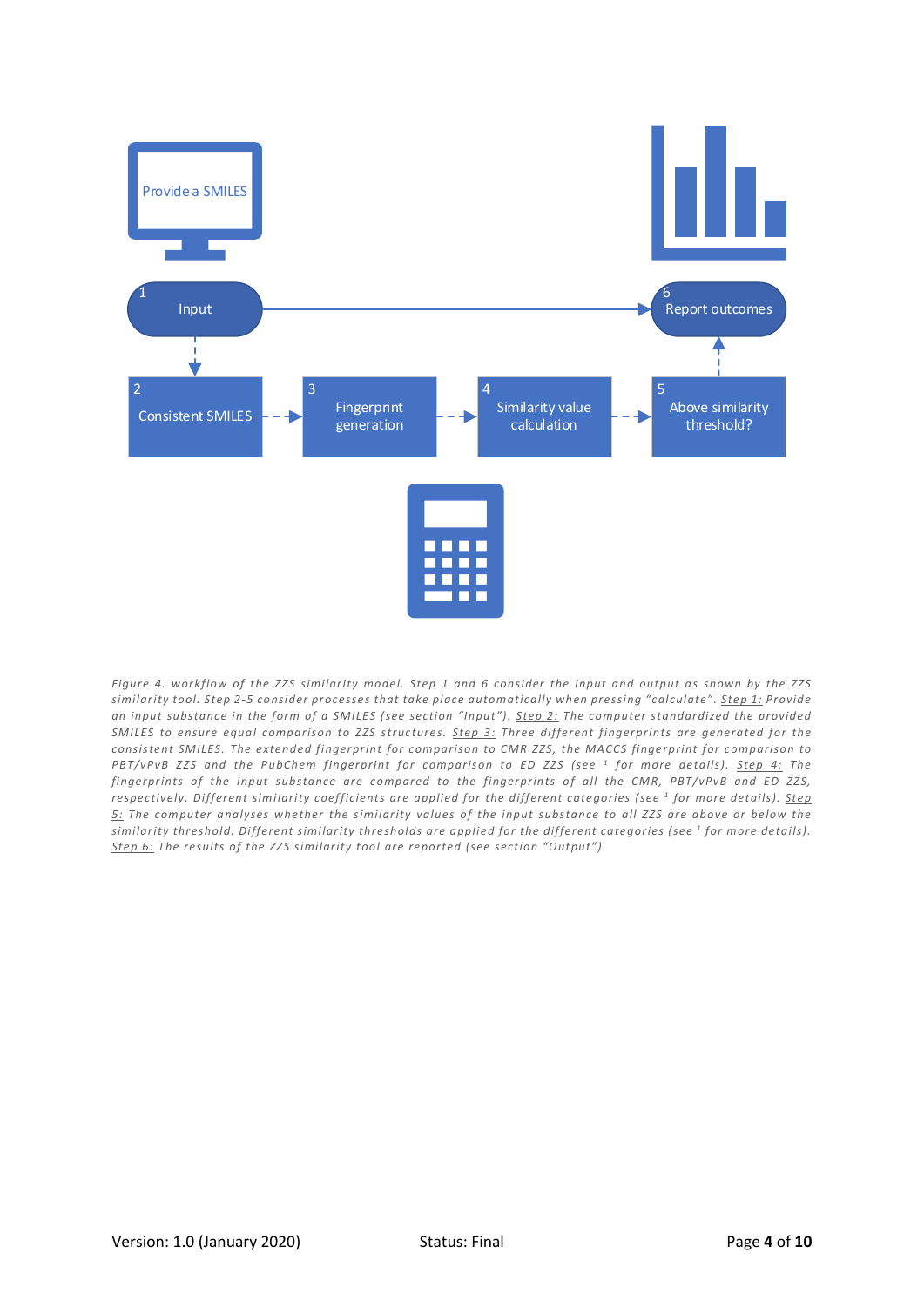### Input

As input, a SMILES-code of a chemical structure needs to be provided (see Figure 5). A SMILES (i.e. Simplified Molecular Input Line Entry System) represents a chemical structure by a line notation. This line notation can be interpreted by computer systems. More information on SMILES expression can be found elsewhere (e.g. [3,](#page-4-0)[4](#page-4-1),[5](#page-4-2)).

| Selection     |                                                                                | hide<br>$\checkmark$ |
|---------------|--------------------------------------------------------------------------------|----------------------|
|               | Enter the SMILES of a substance to find similar substances that are hazardous. |                      |
| <b>SMILES</b> |                                                                                |                      |
|               | Calculate                                                                      |                      |

*Figure 5. Input screen.* 

If you do not know the SMILES of your substance you can search for the SMILES on several websites, like:

- EPA's chemistry dashboard/DSSTox [\(https://comptox.epa.gov/dashboard\)](https://comptox.epa.gov/dashboard) *Search compound by CAS or Name. SMILES can be found in section structural identifiers.*
- Cactus [\(https://cactus.nci.nih.gov/chemical/structure\)](https://cactus.nci.nih.gov/chemical/structure) *Search compound by CAS or Name and convert to SMILES.*
- PubChem [\(https://pubchem.ncbi.nlm.nih.gov/\)](https://pubchem.ncbi.nlm.nih.gov/) *Search compound by CAS or Name. SMILES can be found in section 2.1.4.*
- ChemID Plus [\(https://chem.nlm.nih.gov/chemidplus/\)](https://chem.nlm.nih.gov/chemidplus/) *Search compound by CAS or Name. SMILES can be found in section structure descriptors.*

Note that the ZZS similarity tool requires a SMILES notation that represents one specific structure. This means that mixtures or UVCBs $<sup>6</sup>$  $<sup>6</sup>$  $<sup>6</sup>$  cannot be assessed as a whole. Therefore, dots – which separate</sup> multiple structures within one SMILES notation - are not allowed (i.e. "."). For mixtures or UVCBs, it is therefore advised to provide all structures, or a several representative structures to the ZZS similarity tool consecutively. When in the SMILES notation atoms are expressed with a charge, the ZZS similarity tool will transform these atoms/SMILES to a neutral form, where possible (see also  $^1$ ).

It is advised to always evaluate whether the input structure resembles your chemical of interest. This can be done by using the visualization of the input structure in the output screen (see the next section "output interpretation").

The structure similarity models are not applicable to arsenic, beryllium, cadmium, chromium, lead, mercury, nickel and cobalt-metal derivatives. For these chemicals, the metal atoms (or ions) are thought to be the cause of concern, irrespective of the (organic) groups present in the inorganic molecule. These metal-based complexes are by definition predicted to be ZZS (see Figure 6). However, the models can be used to generate a first prediction for non-dissociating metals (e.g. organotin substances).

Besides when entering a SMILES, several error messages could appear. When you enter an invalid SMILES or when the SMILES is not recognized as valid by the system, the errors as shown in Figure 7

<span id="page-4-0"></span> <sup>3</sup> <https://www.daylight.com/dayhtml/doc/theory/theory.smiles.html>

<span id="page-4-1"></span><sup>4</sup> [https://www.daylight.com/dayhtml\\_tutorials/languages/smiles/index.html](https://www.daylight.com/dayhtml_tutorials/languages/smiles/index.html)

<span id="page-4-2"></span><sup>&</sup>lt;sup>5</sup> [https://www.daylight.com/dayhtml\\_tutorials/languages/smiles/smiles\\_examples.html](https://www.daylight.com/dayhtml_tutorials/languages/smiles/smiles_examples.html)

<span id="page-4-3"></span> $6$  Substances of unknown variable composition, complex reaction products or biological materials.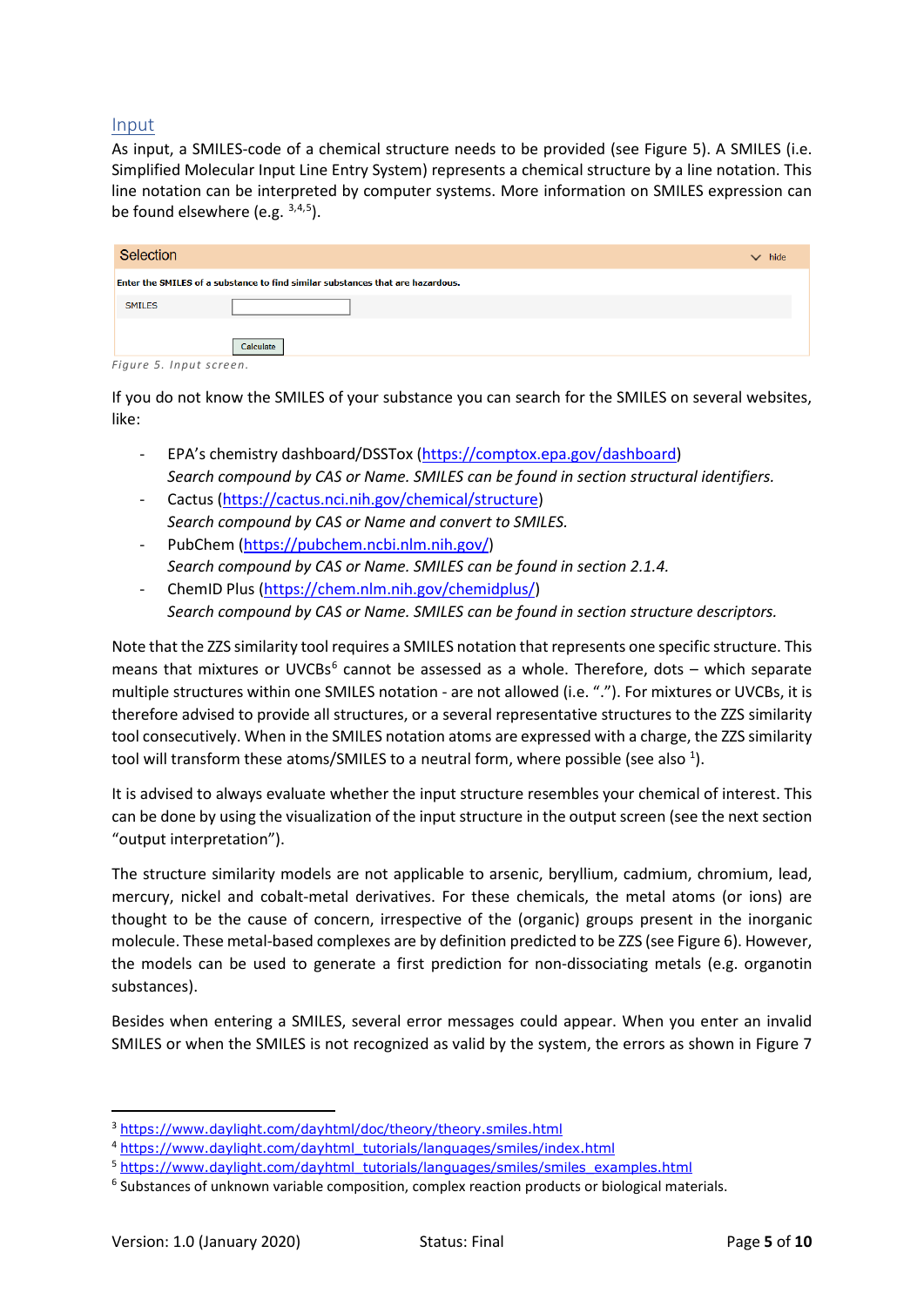will appear. When the entered SMILES is too long or could not be processed by the system, the errors as shown in Figure 8 will appear.

|                     | Substances similar to the input substance                                                                                                                            |
|---------------------|----------------------------------------------------------------------------------------------------------------------------------------------------------------------|
| Input substance     |                                                                                                                                                                      |
| <b>Input SMILES</b> | [Cd]                                                                                                                                                                 |
|                     |                                                                                                                                                                      |
|                     | This substance contains cadmium and is of concern (see Guidance Document).<br>For more information about this metal, see ZZS cadmium en cadmiumverbindingen (Dutch). |

*Figure 6. Example output when an arsenic, beryllium, cadmium, chromium, lead, mercury, nickel or cobalt-metal derivative is provided as input.* 

| <b>Selection</b> |                                                                                | hide<br>$\checkmark$ |
|------------------|--------------------------------------------------------------------------------|----------------------|
|                  | Enter the SMILES of a substance to find similar substances that are hazardous. |                      |
| <b>SMILES</b>    | The input is not a valid SMILES code.                                          |                      |
|                  | Calculate                                                                      |                      |
|                  | The SMILES you entered was not recognized as a valid SMILES.                   |                      |

*Figure 7. Errors when the input is not a valid SMILES code, or not recognized as a valid SMILES.* 

| <b>Selection</b> |                                                                                                                   | $\vee$ hide |
|------------------|-------------------------------------------------------------------------------------------------------------------|-------------|
|                  | Enter the SMILES of a substance to find similar substances that are hazardous.                                    |             |
| <b>SMILES</b>    | $\mathbb E \texttt{CCCCCCCCCCCC}$ The field SMILES must be a string or array type with a maximum length of '750'. |             |
|                  | Calculate                                                                                                         |             |
|                  | An error occurred while processing the SMILES you provided.                                                       |             |
|                  | The generation of fingerprints took longer than the maximum allowed duration of 30 seconds.                       |             |

*Figure 8. Errors when the input SMILES is too long (above 750 characters), or when the SMILES could not be processed.*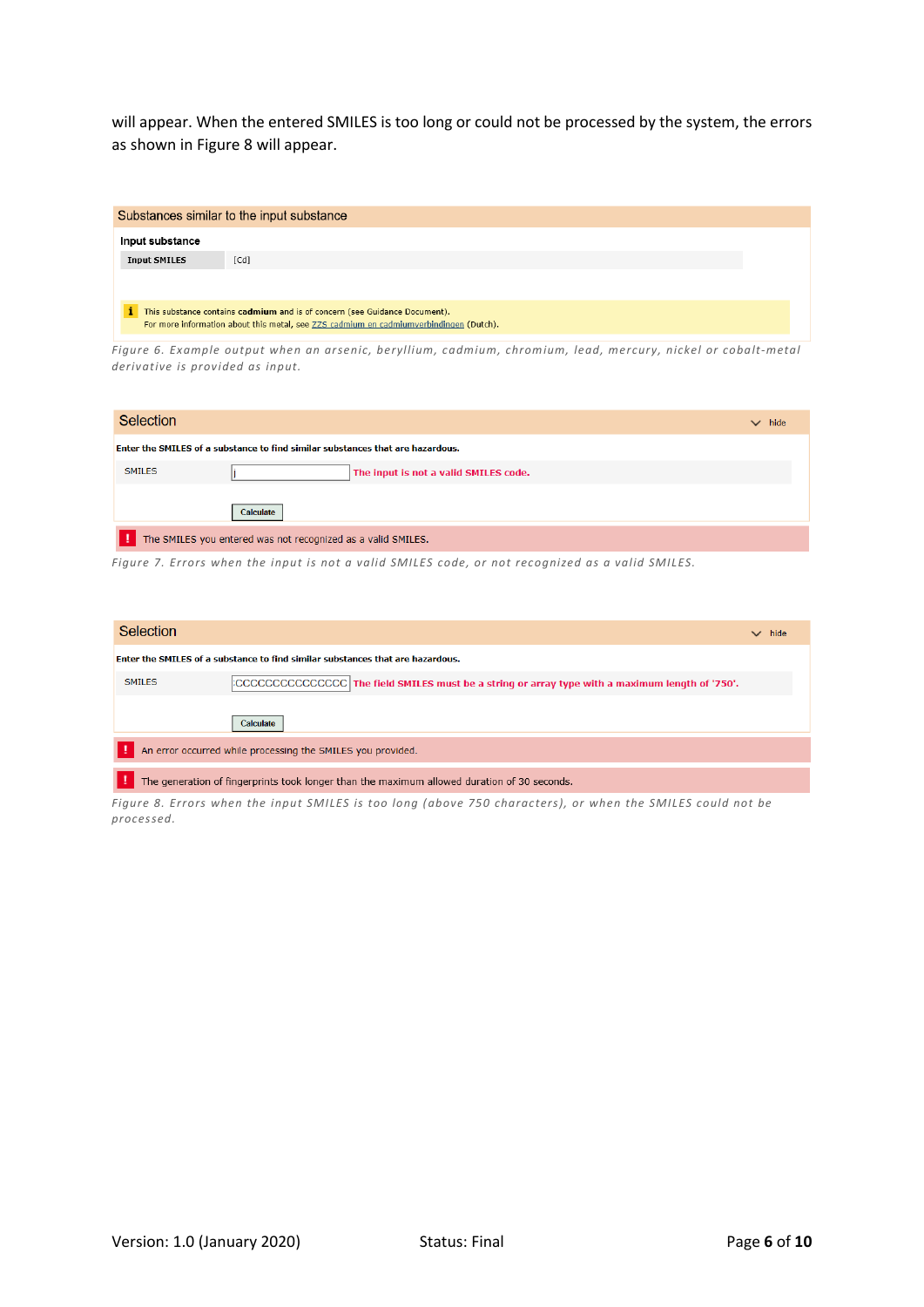## **Output**

The output screen consists of information on the input substance and information on the results.

### Input substance

Within the output screen, also information on the input structure is provided (see Figure 9). This information can be used to check whether the input structure resembles your chemical of interest (specifically the molecular structure):

- **Input SMILES:** Shows the SMILES notation you provided.
- **Consistent SMILES:** Shows the SMILES notation that is used by the model to estimate chemical similarity. This step is used to ensure uniformity in SMILES notation for the input structure and ZZS SMILES. Standardization for instance includes the neutral expression of atoms, where possible (see also  $1$  for more details).
- **Molecular structure:** Shows the molecular structure of the input substance.

| <b>Input substance</b>     |              |
|----------------------------|--------------|
| <b>Input SMILES</b>        | c1ccccc1CC   |
| <b>Consistent SMILES</b>   | c1ccc(cc1)CC |
| <b>Molecular structure</b> |              |

*Figure 9. Example of the output screen, showing information on the input substance.*

#### Similarity to ZZS substances

The results are prioritized (i.e. most similar ZZS on top) and categorized into similarity with respect to ZZS hazard categories CMR<sup>[7](#page-6-0)</sup>, PBT/vPvB<sup>[8](#page-6-1)</sup> and/or ED<sup>[9](#page-6-2)</sup>.

As illustrated in Figure 10, each category (i.e. CMR, PBT/vPvB and ED) has its own outcome table, and shows the most similar ZZS to the input structure (on top). When at least one ZZS within a category is considered to be structurally similar to the input structure, the top three most similar ZZS are shown in that category. Structural similar substances are highlighted in orange (instead of grey; see Figure 10). In case that more than three ZZS substance are considered to be structurally similar to the input structure, their information can be obtained by pressing the button "Show all xxx similar substances" (see Figure 11). When no structural similar substances are identified in a category this will be shown (see Figure 12). The top three most similar ZZS of this category can still be shown by pressing the button "Show best matches" (see Figure 12).

As said above, structural similarity could be an indication of similar toxicity profiles. It should be noted that the absence of structural similarity to a ZZS does not per definition means no concerns. Vice versa,

<span id="page-6-1"></span><sup>8</sup> PBT/vPvB: Persistent, Bioaccumulative and Toxic / very Persistent and very Bioaccumulative

<span id="page-6-0"></span> <sup>7</sup> CMR: Carcinogenic, Mutagenic, Reprotoxic

<span id="page-6-2"></span><sup>9</sup> ED: Endocrine disruptor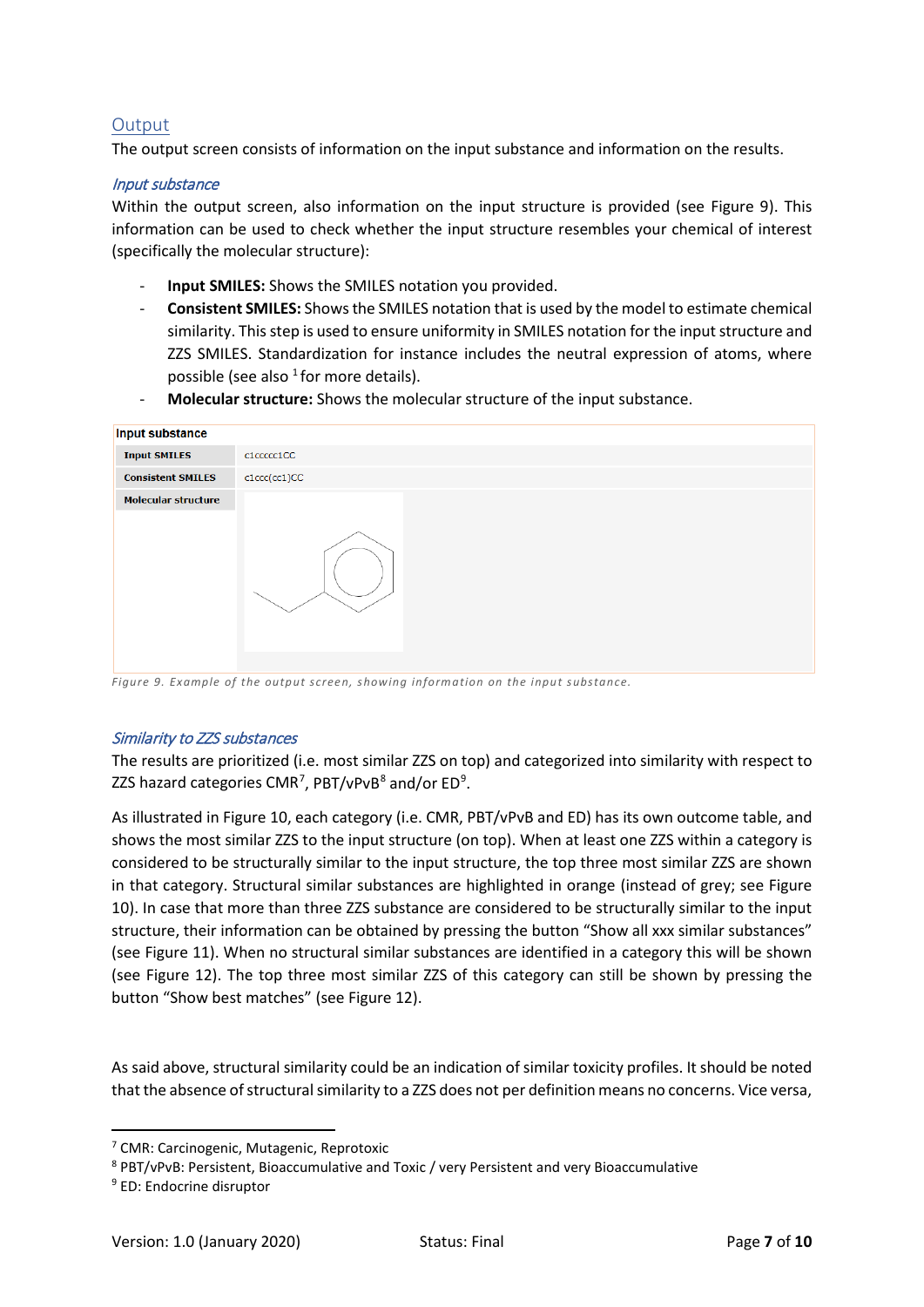similarity does not per definition means that a substance exerts a specific effect, it only provides a trigger for further inspection and analysis.

| <b>Similarity to CMR substances</b> |                |                   |                            |                |                |                     |                   |  |
|-------------------------------------|----------------|-------------------|----------------------------|----------------|----------------|---------------------|-------------------|--|
| Substance                           | CAS number(s)  | $EC$ number $(s)$ | <b>SMILES</b>              | <b>Similar</b> | <b>Details</b> | Molecular structure | Possible toxicity |  |
| styrene oxide                       | $96 - 09 - 3$  | $202 - 476 - 7$   | O1CC1c2ccccc2              | <b>Yes</b>     |                | Compare             | $\overline{c}$    |  |
| ?-chlorotoluene                     | $100 - 44 - 7$ | $202 - 853 - 6$   | c1ccc(cc1)CCl              | <b>Yes</b>     |                | Compare             | $\overline{c}$    |  |
| 4-tert-butylbenzoic acid            | $98 - 73 - 7$  | $202 - 696 - 3$   | $O=C(O)c1ccc(cc1)C(C)(C)C$ | <b>No</b>      |                | Compare             | R<br><b>COLOR</b> |  |

*Figure 10. Example of the output screen, showing two substances that are considered to be structurally similar to the input substance (in orange) and one substance that is not structurally similar (in grey).* 

| <b>Similarity to ED substances</b>                  |               |                   |                        |            |                |                     |  |
|-----------------------------------------------------|---------------|-------------------|------------------------|------------|----------------|---------------------|--|
| Substance                                           | CAS number(s) | $EC$ number $(s)$ | <b>SMILES</b>          | Similar    | <b>Details</b> | Molecular structure |  |
| Representing nonylphenol                            | 25154-52-3    | 246-672-0         | Oc1ccc(cc1)CCCCCCCCC   | <b>Yes</b> |                | Compare             |  |
| Representing 4-heptylphenol,<br>branched and linear |               |                   | Oc1ccc(cc1)CCCCCCC     | <b>Yes</b> | <b>View</b>    | Compare             |  |
| Representing 4-nonylphenol,<br>branched             | 84852-15-3    | 284-325-5         | Oc1ccc(cc1)CCCCCCC(C)C | <b>Yes</b> |                | Compare             |  |
| Show all 18 similar substances                      |               |                   |                        |            |                |                     |  |

*Figure 11. Example of the output screen when more than 3 ZZS substances of a category are considered to be structurally similar to the input structure.* 

| Similarity to PBT/vPvB substances     |  |  |
|---------------------------------------|--|--|
| No similar PBT/vPvB substances found. |  |  |
| Show best matches                     |  |  |

*Figure 12. Example of the output screen when no structurally similar substances are identified.* 

The following information is included in the results tables:

- **Substance:** Name of the ZZS substance to which the input structure is compared.
- **CAS number(s):** CAS number(s) of the ZZS substance to which the input structure is compared. The CAS number(s) is/are hyperlink(s) to the specific ZZS-substance page.
- **EC number(s):** EC number(s) of the ZZS substance to which the input structure is compared. The EC number(s) is/are hyperlink(s) to the specific ZZS-substance page.
- **SMILES:** SMILES of the ZZS substance to which the input structure is compared.
- **Similar:** Yes or No. When the input structure is considered to be structurally similar by the computer model to the ZZS the outcome is 'Yes', otherwise the outcome is 'No'. Besides this statement, the color of the row is influenced by the similarity (i.e. Yes = orange; No = grey).
- Details: When no CAS or EC number is available for the ZZS substance or group of ZZS substances, a link is provided to the ZZS-substance page (see Figure 11).
- **Molecular structure:** By pressing the "Compare" button, the chemical structures of the input substance and ZZS are shown (see Figure 13).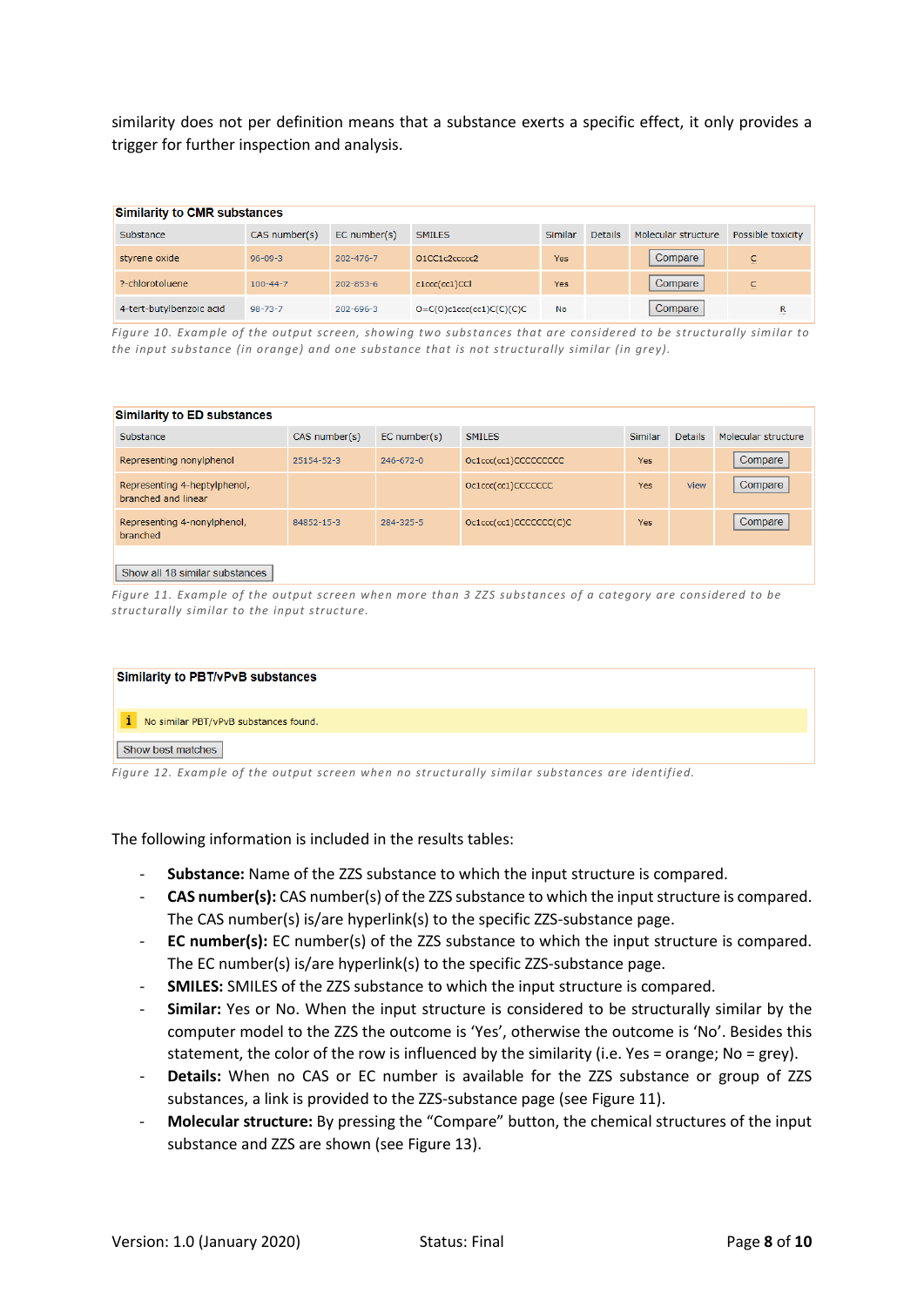- **Possible toxicity:** ZZS substances as included in the CMR and PBT/vPvB dataset are included based on a specific concern. For CMR, this can either be carcinogenic, mutagenic or reprotoxic properties. For PBT/vPvB this can either be Persistent, Bioaccumulative and Toxic properties, or very Persistent and very Bioaccumulative properties. Within this column, the possible toxicity of the ZZS substance is listed (multiple properties could apply). This could provide additional information on potential concerns for an input structure.



*Figure 13. Example of the output screen when pressing the "Compare" button in the Molecular structure column.*